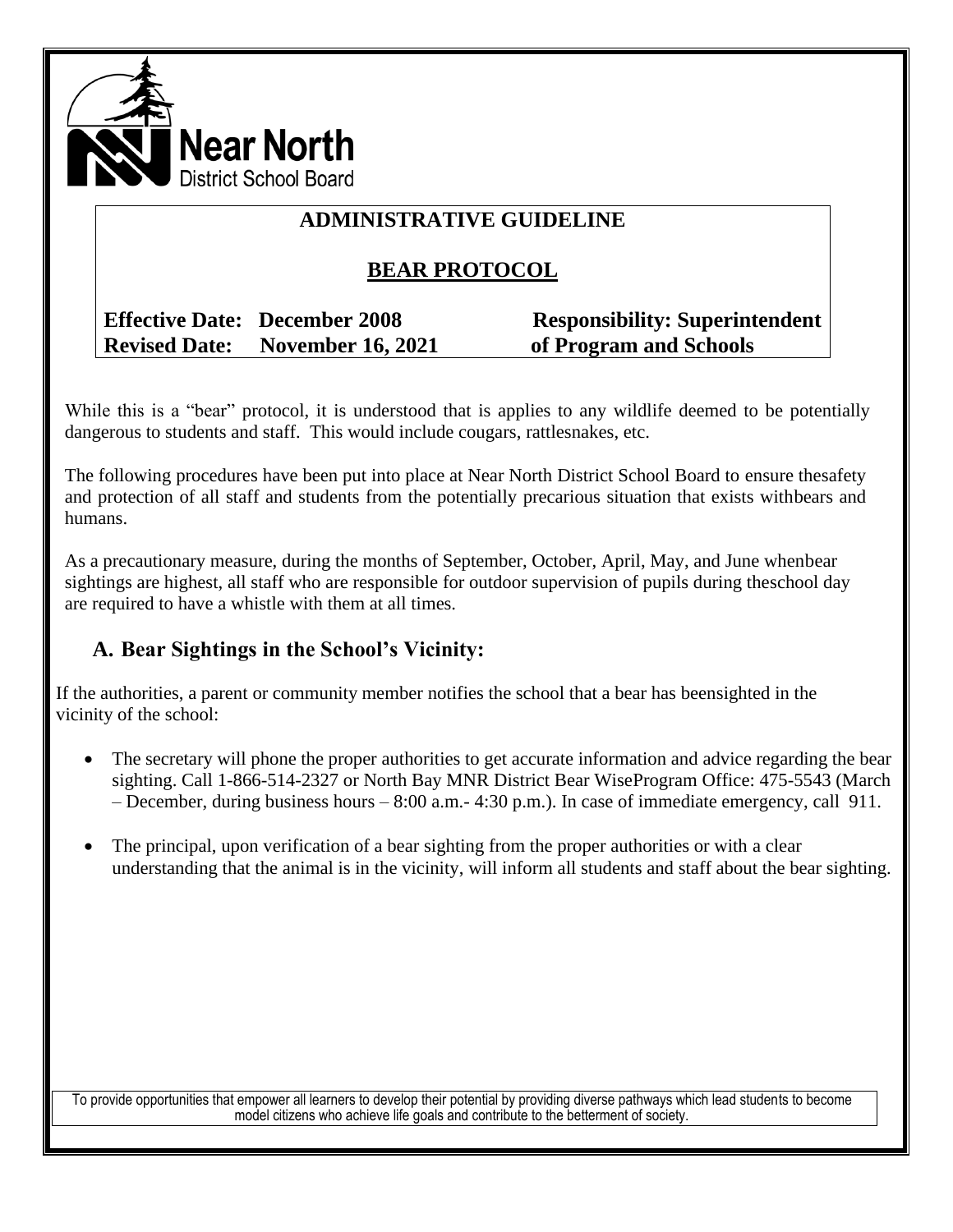## **B. Bear Sightings on School Property**

## **I. DURING THE SCHOOL DAY:**

- If a bear is sighted immediately outside of the fenced area that borders the school property or within the school grounds while students are outside (either during recess, lunch hour, or instructional time) the supervising staff member(s) will blow their whistle three times as a warning to the students.
- Upon hearing the warning whistle, students must immediately walk slowly off the playground area and go directly into the school. The supervisor on duty must ensure that all students have vacated the school grounds. Students and staff should not run as this could encourage a bear to give chase.
- Students must enter the school immediately and proceed quietly to their classrooms.
- All staff and students must be notified of the situation and will be asked to proceed immediately to their classrooms.
- All teaching staff are required to take attendance promptly and must notify the office that all students are present and accounted for.
- Proper authorities will be immediately contacted by the secretary.
- If the problem bear still persists on school property during the day, students will not be allowed to go outside or leave the school building unless supervised by a parent/guardian.

#### **II. DURING SCHOOL DISMISSAL:**

- If the problem bear still persists on school property at dismissal time, office staff will contact parents of students who normally walk home so that parent pick up can be arranged.
- Office staff will notify the transportation operator and may arrange to have students picked up at an alternate entrance of the school if appropriate. Changes to dismissal procedures will be communicated to staff and students as required.
- Staff must remain with students until all students have been picked up by a parent/guardian or transported home by bus. All educational assistants and teachers without other responsibilities at dismissal time shall assist with the dismissal as requested by the principal at the designated entrance of the school. Students will be escorted out to the bus by an adult.

To provide opportunities that empower all learners to develop their potential by providing diverse pathways which lead students to become model citizens who achieve life goals and contribute to the betterment of society.